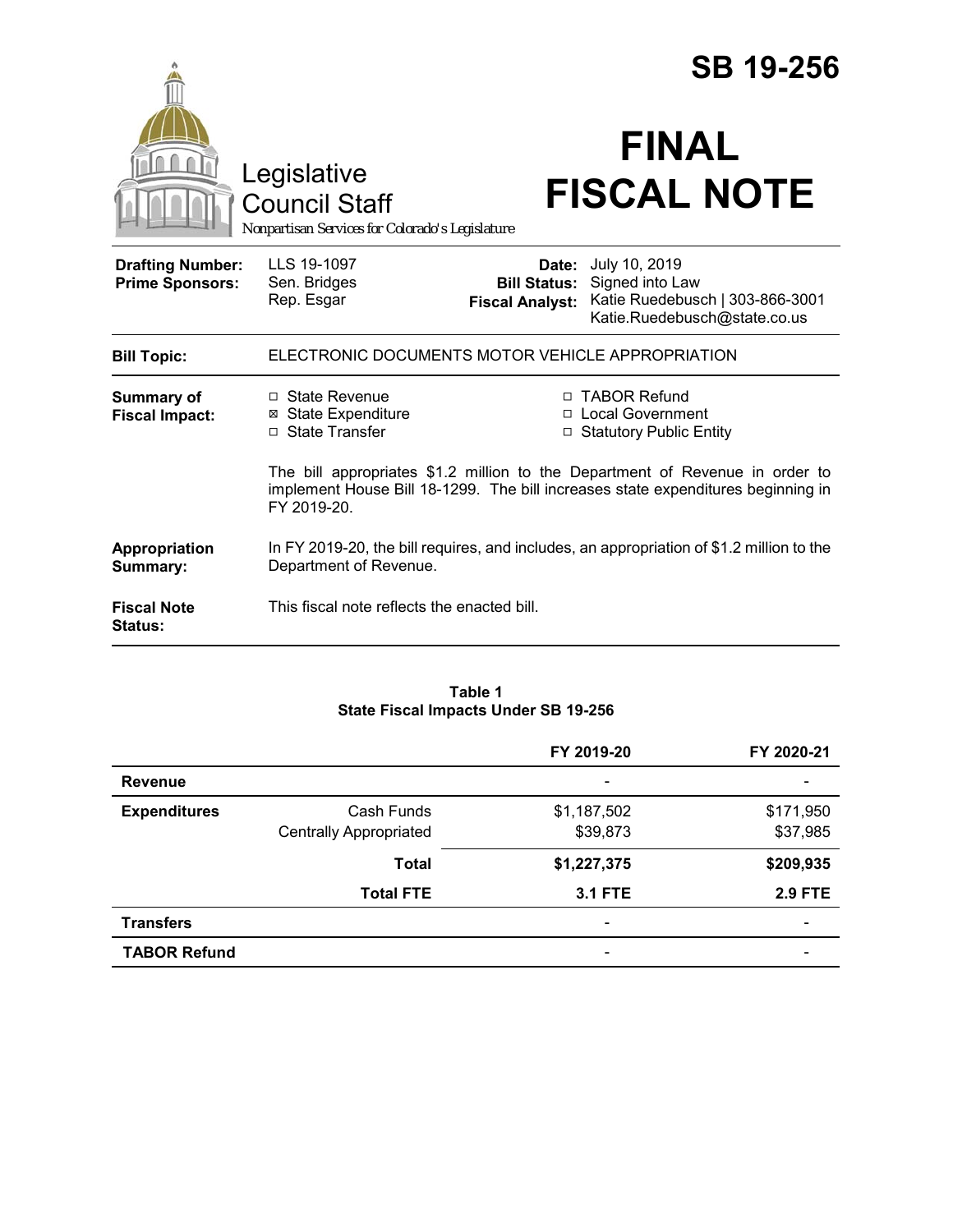July 10, 2019

## **Summary of Legislation**

The bill appropriates \$1.2 million from gifts, grants, and donations to the Department of Revenue (DOR) to implement a system to authorize third-party providers to electronically process registration, lien, and titling information. Any unexpended money as of July 1, 2020, is appropriated to DOR in FY 2020-21.

## **Background**

House Bill 18-1299 allowed DOR to implement a system to allow the electronic transmission of registration, lien, and titling information for motor vehicles. DOR's approval of third-party providers to register a vehicle, file or release liens, or issue a vehicle title must be evidenced by an agreement between the third-party and the DOR. Third-party providers may charge a vendor fee for electronic registration, lien, or titling transactions. Under current law, DOR may only implement the system through gifts, grants, and donations.

### **State Expenditures**

The bill increases state cash fund expenditures from gifts, grants, or donations by \$1.2 million in FY 2019-20 and may increase expenditures by \$209,935 in FY 2020-21. These impacts are summarized in Table 2 and described below.

|                                                    | FY 2019-20     | FY 2020-21 |
|----------------------------------------------------|----------------|------------|
| <b>Department of Revenue</b>                       |                |            |
| <b>Personal Services</b>                           | \$172,858      | \$169,195  |
| <b>Operating Expenses and Capital Outlay Costs</b> | \$17,054       | \$2,755    |
| Computer Programming                               | \$997,590      |            |
| Centrally Appropriated Costs*                      | \$39,873       | \$37,985   |
| <b>Total Cost</b>                                  | \$1,227,375    | \$209,935  |
| <b>Total FTE</b>                                   | <b>3.1 FTE</b> | \$2.9 FTE  |

#### **Table 2 Expenditures Under SB 19-256**

 *\* Centrally appropriated costs are not included in the bill's appropriation.*

**Department of Revenue.** This bill appropriates 3.1 FTE in FY 2019-20. These expenditures are discussed in detail below.

*• Title and Registration section.* The Title and Registration section of the DOR is appropriated 1.7 FTE in FY 2019-20. Staff will serve as a dedicated liaison between the department and third-party providers to assist with record management and customer support. Staff time will also increase to provide training to third-party providers and to perform systems testing on third-party provider systems. Expenditures for Title and Registration staff are paid from the DRIVES Vehicle Services Account.